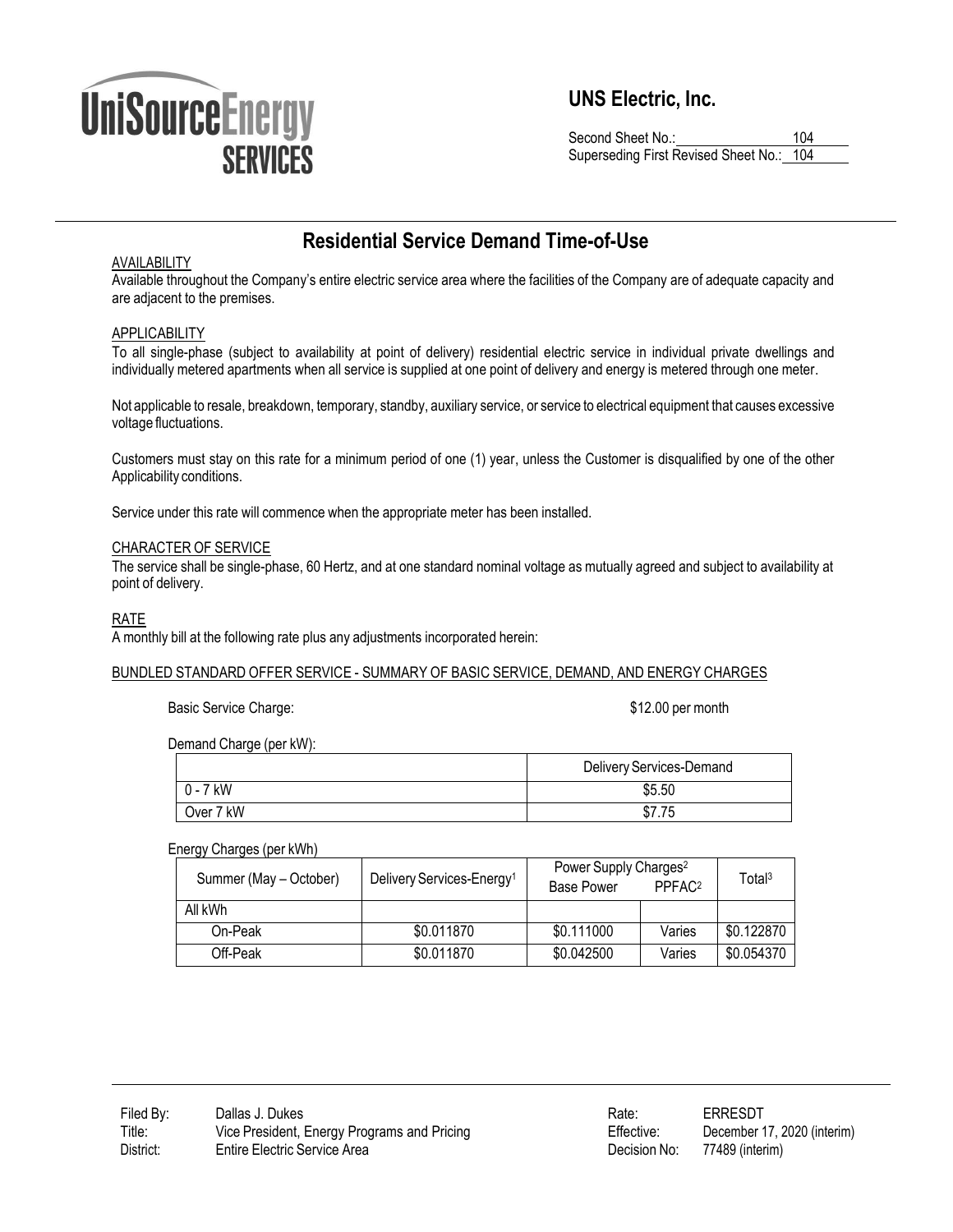# **ÚniSourceEnergy SERVICES**

# **UNS Electric, Inc.**

Second Sheet No.: 104-1 Superseding First Revised Sheet No.: 104-1

| Winter (November – April) | Delivery Services-Energy <sup>1</sup> | Power Supply Charges <sup>2</sup><br><b>Base Power</b> | PPFAC <sub>2</sub> | Total <sup>3</sup> |
|---------------------------|---------------------------------------|--------------------------------------------------------|--------------------|--------------------|
| All kWh                   |                                       |                                                        |                    |                    |
| On-Peak                   | \$0.011870                            | \$0.091550                                             | Varies             | \$0.103420         |
| Off-Peak                  | \$0.011870                            | \$0.038570                                             | Varies             | \$0.050440         |

1. Delivery Services-Energy is a bundled charge that includes: Local Delivery,Generation Capacity and Transmission.

2. The Power Supply Charge shall be comprised of the Base Power Charge and the Purchased Power and Fuel Adjustment Clause (PPFAC), a per kWh adjustment in accordance with Rider-1. The PPFAC reflects increases or decreases in the cost to the Company for energy either generated or purchased above or below the base cost per kWh sold. Please see Rider-1 for current rate.

3. Total is calculated above for illustrative purposes, and excludes PPFAC, because the PPFAC changes monthly pursuant to Rider-1 PPFAC. While only non-variable components are included in the illustration above, a Customer's actual bill in any given billing month will reflect the applicable PPFAC for that billing month.

# **BILLING DEMAND**

The monthly billing demand shall be the greatest measured 1-hour average demand during the on-peak time-of-use hours of the billing period.

# TIME-OF-USE TIME PERIODS

The Summer On-Peak period is 3:00 p.m. to 7:00 p.m., Monday through Friday (excluding Memorial Day, Independence Day, and Labor Day).

The Winter On-Peak periods are 6:00 a.m. - 9:00 a.m. and 6:00 p.m. - 9:00 p.m., Monday through Friday (excluding Thanksgiving Day, Christmas Day, and New Year's Day).

All other hours areOff-Peak. If a holiday falls on Saturday, the preceding Friday is designated Off-Peak; if a holiday falls on Sunday, the following Monday is designated Off-Peak.

# MONTHLY CUSTOMER ASSISTANCE RESIDENTIAL ENERGY SUPPORT (CARES) DISCOUNT:

For current and new eligible CARES customers taking service under the Residential Service Demand Time-of-Use tariff, the monthly bill shall be in accordance to the rate above except that a discount of \$16.00 per month shall be applied.

For all customers, no CARES discount will be applied that will reduce the bill to less than zero.

# CARES ELIGIBILITY

- 1. The UNS Electric account must be in the Customer's name applying for a CARES discount.
- 2. Applicant must be a UNS Electric residential Customer residing at the premise.
- 3. Applicant must have a combined household income at or below 200% of the federal poverty level. See Income Guidelines Chart on UNS Electric's website at [www.uesaz.com](http://www.uesaz.com/) or contact a UNS Electric customer care representative.

# DIRECT ACCESS

A Customer's Direct Access bill will include all unbundled components except those services provided by a qualified third party. Those services may include Metering (Installation, Maintenance and/or Equipment), Meter Reading, Billing and Collection, Transmission and Generation. If any of these services are not available from a third party supplier and must be obtained from the Company, the rates for Unbundled Components set forth in this Tariff will be applied to the Customer's bill.

Filed By: Title: District: Dallas J. Dukes Vice President, Energy Programs and Pricing Entire Electric Service Area

| Rate:        | ERRESDT                     |
|--------------|-----------------------------|
| Effective:   | December 17, 2020 (interim) |
| Decision No: | 77489 (interim)             |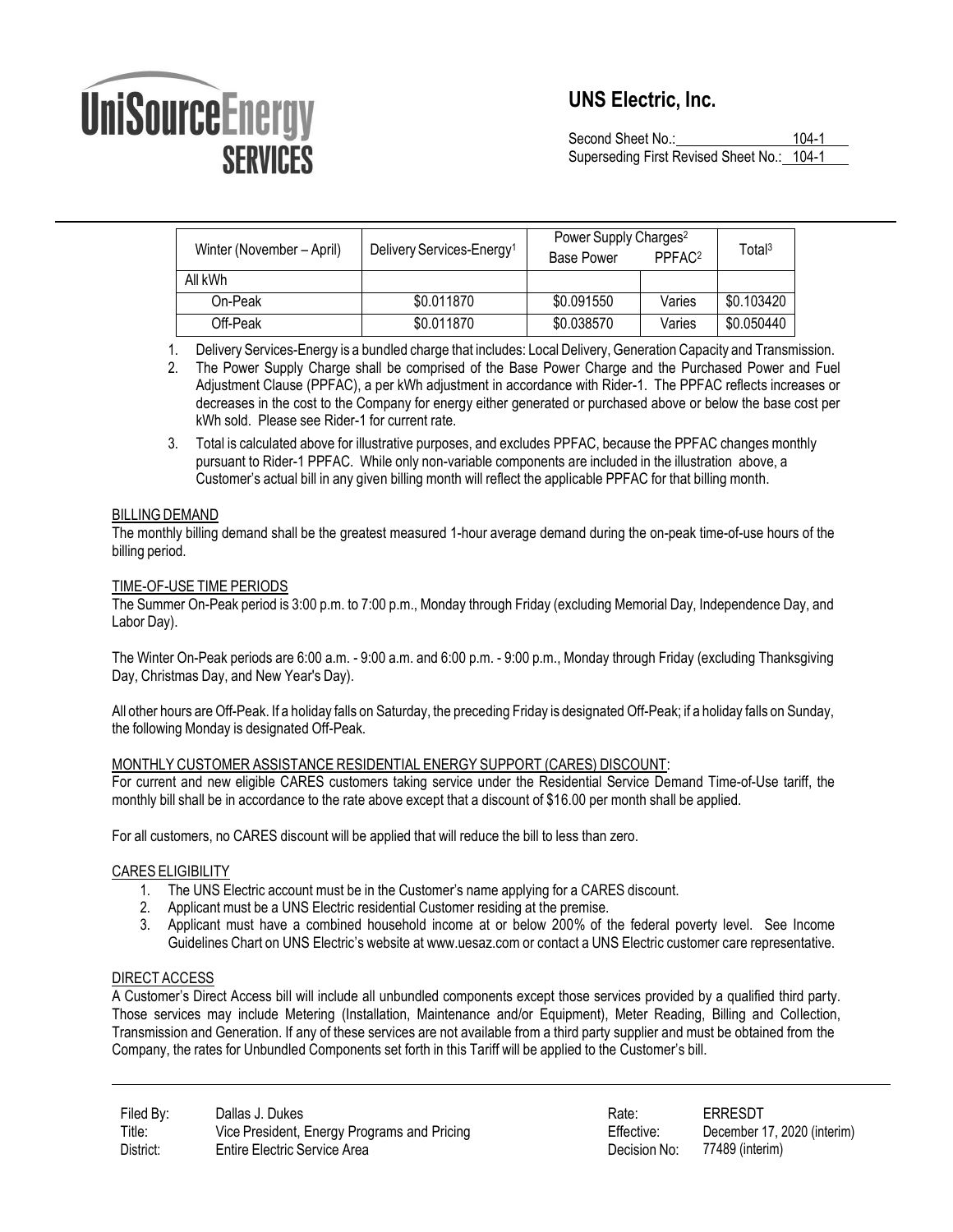

# **UNS Electric, Inc.**

Second Sheet No.: 104-2 Superseding First Revised Sheet No.: 104-2

# UNS ELECTRIC STATEMENT OF CHARGES

For all additional charges and assessments approved by the Arizona Corporation Commission see the UNS Electric Statement of Charges which is available on UNS Electric's website at [www.uesaz.com.](http://www.uesaz.com/)

# TAX CLAUSE

To the charges computed under the above rate, including any adjustments, shall be added the applicable proportionate part of any taxes or governmental impositions which are or may in the future be assessed on the basis of gross revenues of the Company and/or the price or revenue from the electric energy or service sold and/or the volume of energy generated or purchased for sale and/or sold hereunder.

# RULES AND REGULATIONS

The standard Rules and Regulations of the Company as on file with the Arizona Corporation Commission shall apply where not inconsistent with this rate.

# BUNDLED STANDARD OFFER SERVICE CONSISTS OF THE FOLLOWING UNBUNDLED COMPONENTS:

Basic Service Charge Components (Unbundled):

| Description                     |                   |
|---------------------------------|-------------------|
| Meter Services                  | \$1.00 per month  |
| Meter Reading                   | $$1.58$ per month |
| <b>Billing &amp; Collection</b> | $$4.37$ per month |
| <b>Customer Delivery</b>        | $$5.05$ per month |
| Total                           | \$12.00 per month |

# Demand Charges (per kW) (Unbundled):

| Component: 0 - 7 kW        |        |
|----------------------------|--------|
| Demand Delivery            | \$1.74 |
| <b>Generation Capacity</b> | \$2.51 |
| Transmission               | \$1.25 |

# Demand Charges (per kW) (Unbundled):

| Component: Over 7 kW       |        |
|----------------------------|--------|
| Demand Delivery            | \$2.45 |
| <b>Generation Capacity</b> | \$3.54 |
| Transmission               | \$1.76 |

| Rate:        | ERRESDT                     |
|--------------|-----------------------------|
| Effective:   | December 17, 2020 (interim) |
| Decision No: | 77489 (interim)             |